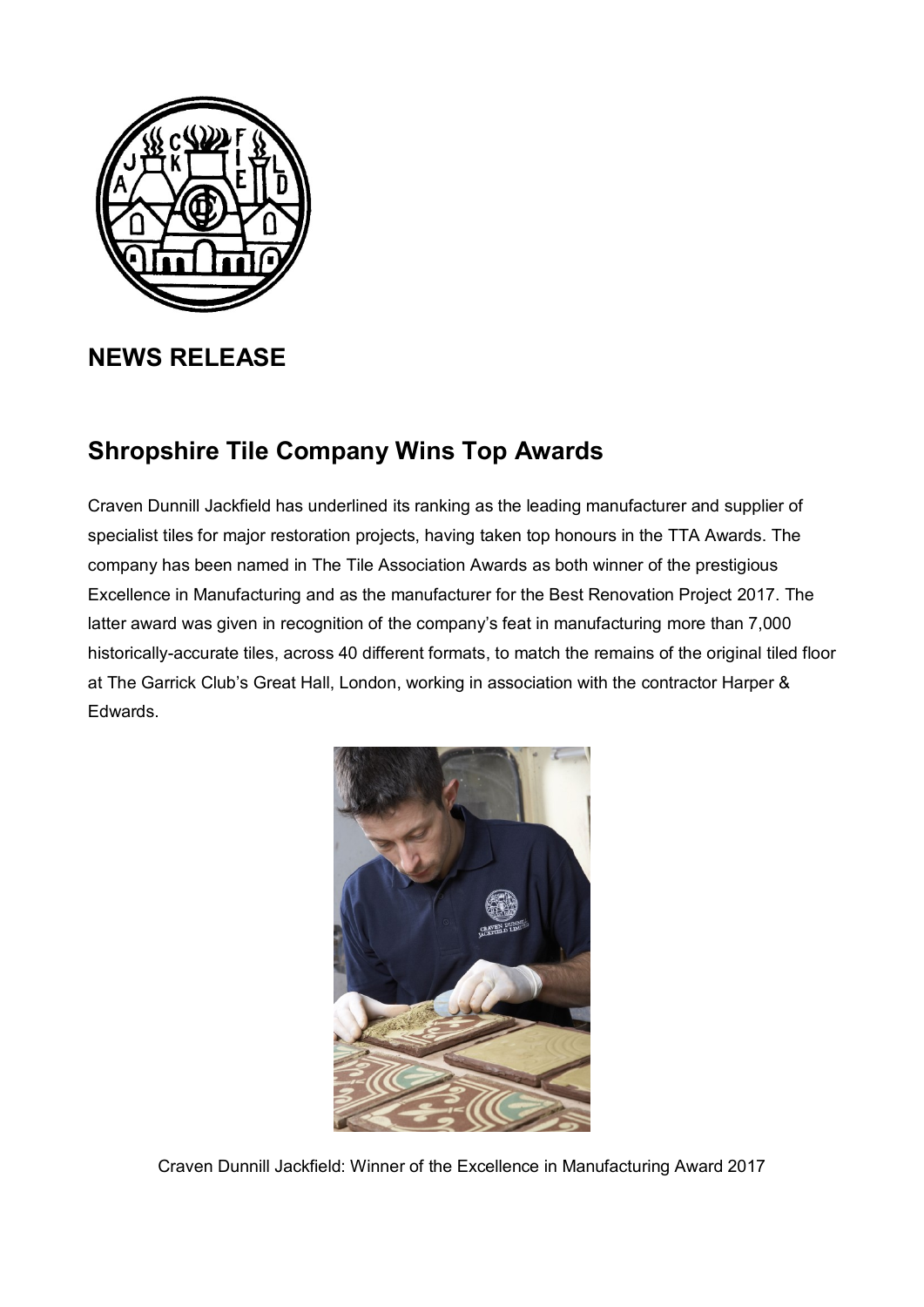Craven Dunnill Jackfield has won six top awards in the last four years for its unique prowess in traditional, hand-made tile production and solutions-led delivery of complex tile projects.\*

In the last 12 months alone Craven Dunnill Jackfield has bespoke manufactured tiles for several, high profile restoration projects, which all required specialised ceramic expertise, unique to the company. Jackfield's award-winning roster of manufacturing projects includes an encaustic roundel at St. George's Hall in Liverpool, encaustic and geometric floor tiles for the Royal Gallery, Public Corridor, Lower Waiting Room and Central Lobby at the Palace of Westminster, a vast, faience tiled wall at Barbecoa Restaurant, Piccadilly, and manufacturing 40 different designs of hand-made and dust-pressed tiles to seamlessly match original 1917 Pilkington wall tiles decorating the centrepiece Egyptian Room at Oldham Town Hall.



Restored roundel at St. George's hall

Adrian Blundell, Production Director at the company is proud of the two recent TTA accolades: "The team at Jackfield is outstandingly talented; I have huge respect for their dedication and capacity to take on the impossible".

*T: 01952 884124 [www.cravendunnill-jackfield.co.uk](http://www.cravendunnill-jackfield.co.uk/)*

## **Editor's Notes:**

*\*Awards won in the last four years by Craven Dunnill Jackfield:*

*2013: TTA Best Use of a Tile in a Commercial Setting*

- *2014: TTA Excellence in Manufacturing*
- *2014: The Worshipful Company of Tylers and Bricklayers Triennial Award for Wall and Floor Tiling*